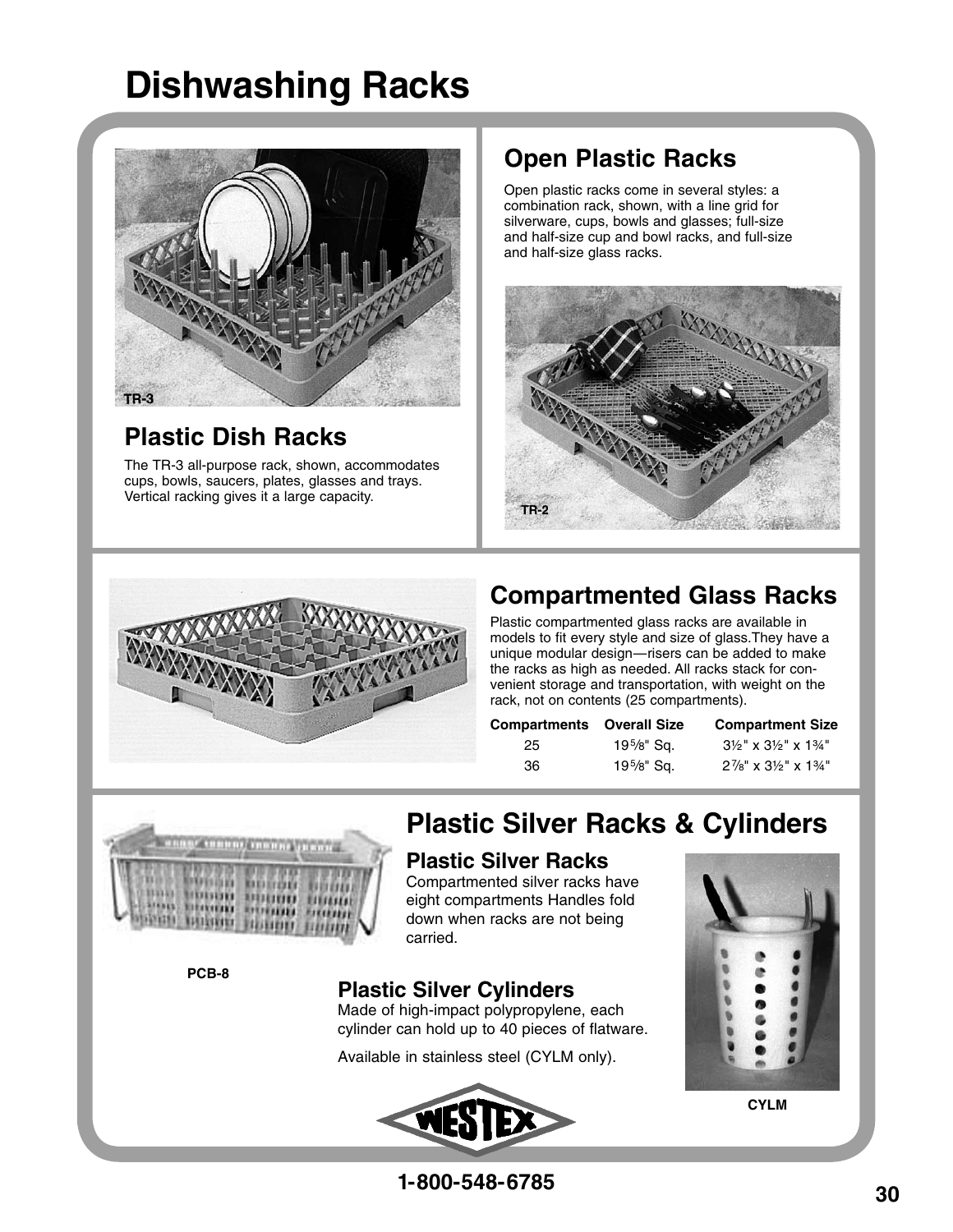# **Dishwashing Detergents Machine**



#### **SUPER WASHMASTER Machine Dish Detergent**

**Low Phosphate with Chlorine Added Septic Tank Safe**

A **WESTEX** First with Super Features!

A high grade, low foaming powder specifically formulated for heavy duty dishwashing at camp. **Packed:** 100 lb. drums

#### **"SANI SAFE" LITMUS PAPER KITS Sanitizing Test Papers**

**For Accurate "chlorine" and "Quat" amounts**



- **•** For chlorine sanitizers
- For Quaternary ammonium compounds "QUAT"

**Sold:** by the roll

#### **SPEC-DRI For Instantly Dry, Spot Free, Gleaming Dishes,**

**Glasses and Silverware**



**Packed:** 5 gallon containers

Spec-Dri is a specially formulated wetting agent that eliminates surface tension from dishes, etc. and allows all the water to drain off very quickly. Eliminates special handling of silverware and dishes, and assures spot-free glasses, silver and dishes. Avoids kitchen jam-up waiting for dishes to dry. **A must for Camps using plastic dishes.**



## **COMPLETE Machine Dish Detergent and Rinse Aid**

**COMPLETE** is a chlorinated defoamed machine dishwashing detergent **and** rinse aid in one product This detergent completely **eliminates the necessity of a rinse aid and injector.**



Packed: 36-1<sup>1/2</sup> lb jars/case

# **LIME SCALE REMOVER**

#### **Phosphoric Acid**

Removes calcium and lime deposits from dishwashing machines, coffee urns, steamtables, drinking fountains, in addition to all stainless steel, aluminum, cement or tile surfaces.

Should be used weekly.

**A must in hard water areas. Easy to use. Drain safe.**

**Sold:** by the gallon



# **PURE POWER**

**Chlorinated Automatic Dishwasher Detergent**

Automatically meters out the correct amount of detergent.

No guesswork  $No$  problems  $=$  Clean dishes



**Packed:** 4–9 lb jars/case

**1-800-548-6785**